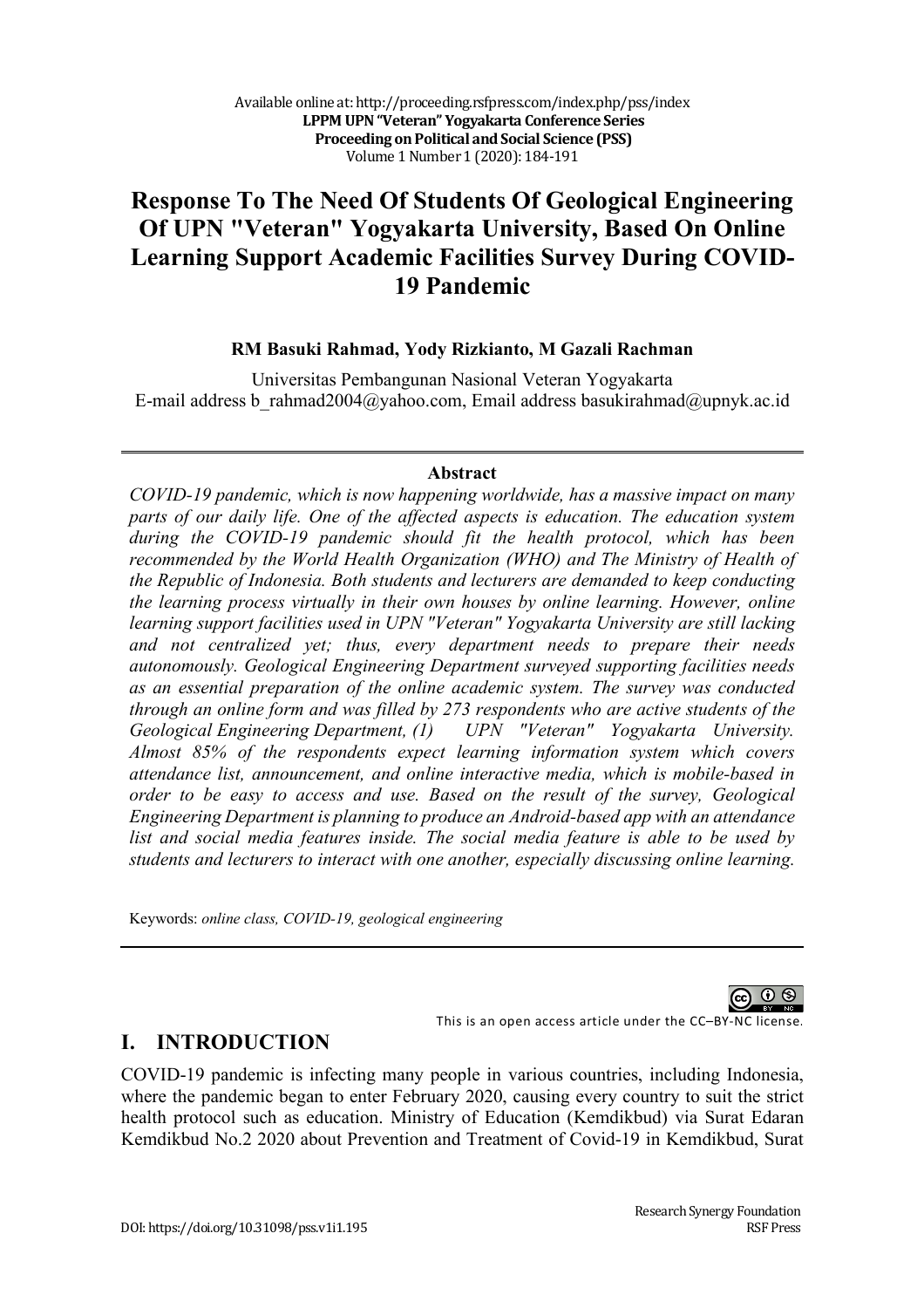Edaran Kemdikbud No.3 2020 about Prevention of Covid-19 in Education Institutions, and Surat Edaran Kemdikbud No.4 2020 about the Educational Rule during Emergency Period of Covid-19, says that all education institutions in Indonesia should temporarily omit faceto-face learning process. In response to the letters, the Rector of UPN "Veteran" Yogyakarta University published a No.29/UN62/PA.05.12/SE/2020 letter about Guidance of Academic Activities for the Odd Semester in 2020/2021, which contains the rule of the learning process during the COVID-19 pandemic that has to be online.

Academic-supporting facilities are one of the supporting factors needed in the learning process in the college. To support online learning during this pandemic, good academic facilities for both lecturers and students are necessary. The research on academic facilities needs for students of geological engineering should be done as an evaluation. Moreover, the result of the study will also be used as a base to produce a system for attendance lists and integrated information in Geological Engineering Department, UPN "Veteran" Yogyakarta University.

## **II. LITERATURE REVIEW**

Satisfying customer needs is every wish producer/service provider. Apart from being a factor essential to the survival of the institution, satisfactorily customer needs can increase excellence in competition. Customers satisfied with the product/service tend to buy back and engage potential customers new to using a service they already feel satisfaction with service performance.

To find out whether a consumer/customer accepts or rejects a product or service, marketers must pay close attention to the views of the primary consumer/customer towards the product or service. Marketers/product or service management parties, mostly educational services, can use the following methods to examine the level of foremost customer satisfaction, namely:

- 1) Complaint and suggestion system. Customer-minded organizations will make it easier for their customers to provide suggestions and complaints, for example: providing suggestions and complaint boxes, comment cards, customer hotlines, hiring customer opinion/complaint collectors, etc. In this way, marketers can more easily solve problems.
- 2) Customer Satisfaction Survey. A customer-oriented organization cannot assume that a complaint and suggestion system can completely describe customer satisfaction and dissatisfaction. One of the reasons is because not all customers will and want to submit complaints. Therefore, service companies need to conduct research surveys every period by distributing questionnaires, either in person or by mail.
- 3) Ghost shopper. Product or service companies employ people as buyers to competing companies to assess the services provided by these competing companies.
- 4) The lost customer analysis. Companies that lose customers try to contact these customers. They are persuaded to reveal the reasons why they quit or move to another company.

Following the formulation of the problem and research objectives, measuring the level of student satisfaction used is a survey method using a questionnaire. Tjiptono emphasized that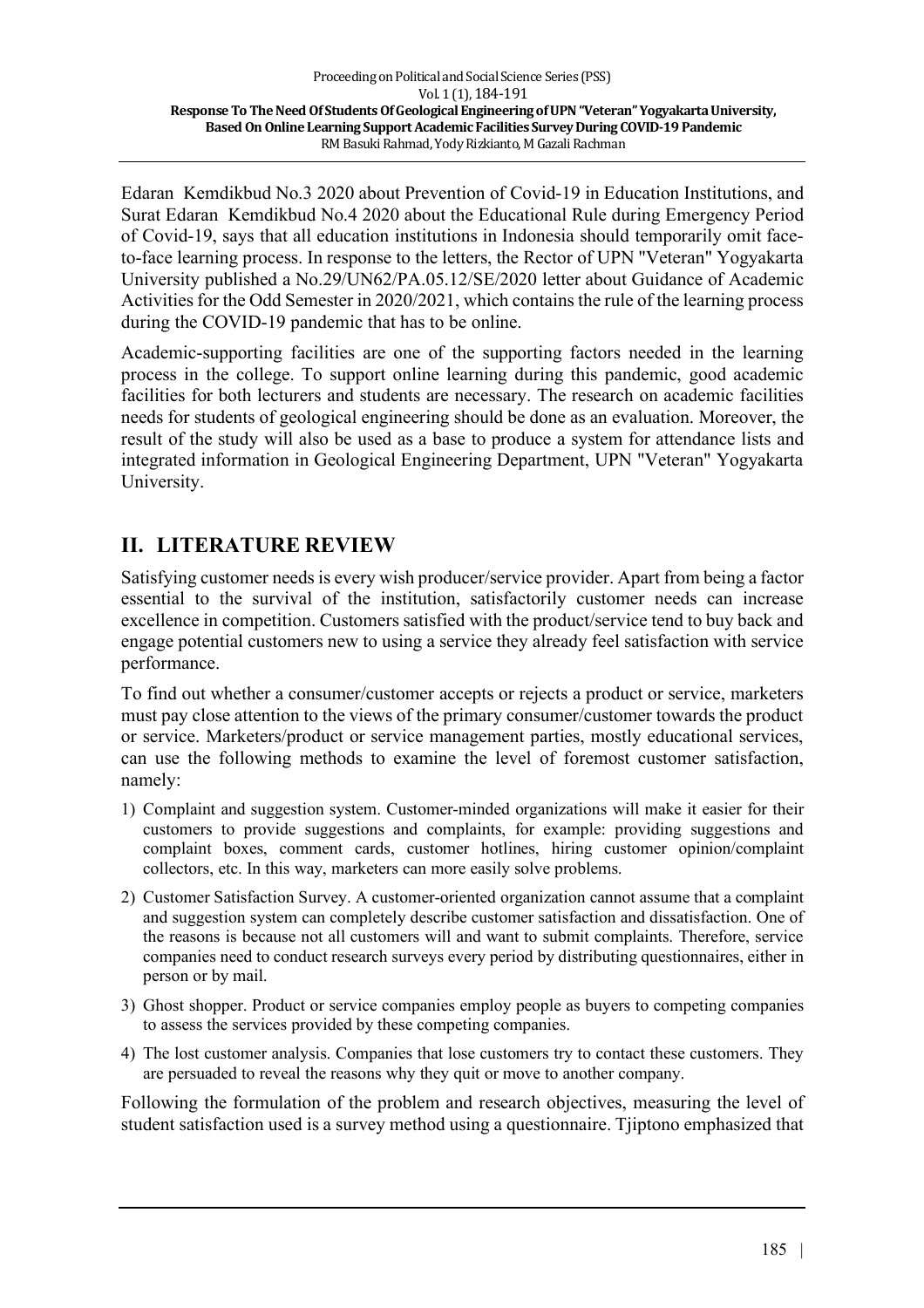the survey method is the method most widely used in measuring customer satisfaction. According to Kotler, customer satisfaction is known as the level of a person's feelings after comparing perceived performance with expectations. Therefore, in this study, the technique of measuring customer satisfaction was carried out directly by asking students questions about the quality of service provided.

## **III. RESEARCH METHODOLOGY**

The method used in this research is qualitative, using a questionnaire spread to all active geological engineering students. The questionnaire contains fifteen questions which were filled by the respondents. The given questions were then spread online using Google Form. The final result obtained from the questionnaire was then used to create a plan of producing a mobile-based attendance app for lecturers and students of the Geological Engineering Department, UPN "Veteran" Yogyakarta University.

## **IV. FINDING AND DISCUSSION**

Online academic facilities need in Geological Engineering Department, UPN "Veteran" Yogyakarta University, can be known through an online questionnaire using Google Forms. The questionnaire consists of fifteen questions. The information that is expected to be obtained from the respondents are (1) the identity of the respondents to make sure they are really active students of the Geological Engineering Department, UPN "Veteran" Yogyakarta University; (2) the address of the respondents during a COVID-19 pandemic; (3) device and internet connection used by the respondents during online learning ; (4) learning type and media used during online learning; (5) the readiness of the respondents and their opinion about how well-prepared Geological Engineering Department in conducting online learning; (6) attendance list and information system of online learning; (7) the expectation of the respondents for the supporting academic facilities.

The researchers have obtained and collected answers to the questionnaire from 273 respondents. The obtained result was then used to know the condition, readiness, as well as expectations of the students for the online learning that will keep being conducted during the COVID-19 pandemic. Below are the obtained results:

#### Respondents' identity

The respondents were asked to answer three questions related to their identity to make sure that they actually are active students of the Geological Engineering Department, UPN "Veteran" Yogyakarta University. 35% of the respondents are second-semester students of the Geological Engineering Department, UPN "Veteran" Yogyakarta University, 20% of the respondents are fourth-semester students of Geological Engineering Department, UPN "Veteran" Yogyakarta University, 37% are students sixth-semester students of the Geological Engineering Department, UPN "Veteran" Yogyakarta University, and 8% of them are eighth-semester students of Geological Engineering Department, UPN "Veteran" Yogyakarta University (Figure 1).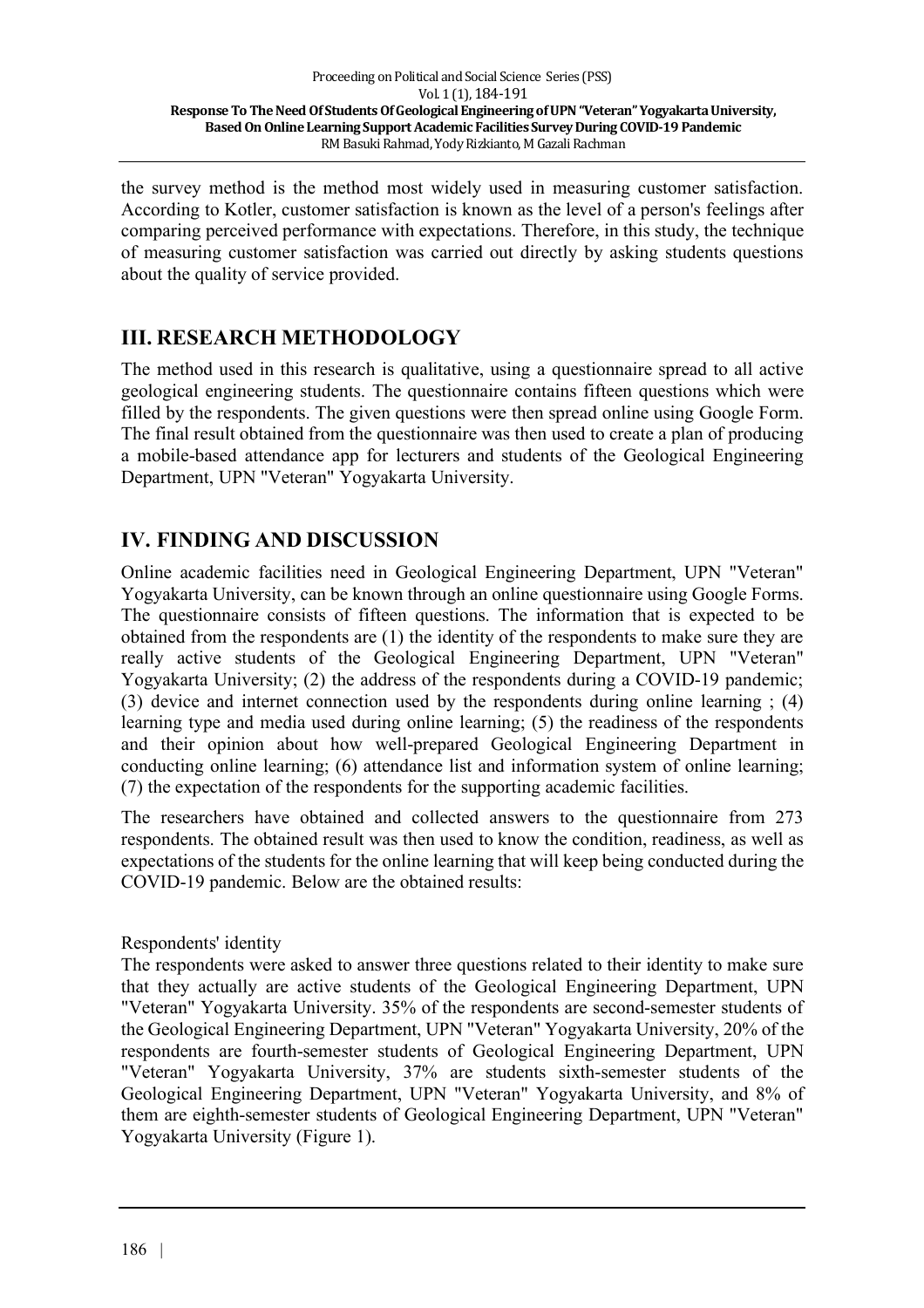Proceeding on Political and Social Science Series (PSS) Vol. 1 (1), 184-191 Response To The Need Of Students Of Geological Engineering of UPN "Veteran" Yogyakarta University, Based On Online Learning Support Academic Facilities Survey During COVID-19 Pandemic RM Basuki Rahmad, Yody Rizkianto, M Gazali Rachman



*Figure 1. Chart informing about in what semester are the respondents in Geological Engineering Department, UPN "Veteran" Yogyakarta University.*

Address or where the respondents live during the COVID-19 pandemic

The next question is about where the students live or stay during the pandemic. 58% of the respondents live in the Yogyakarta area, and 32% of them live in their parents' house, 23% in boarding house, and 3% live in their relatives' place.42% of the respondents live in outside of the Yogyakarta area. 38% of them live in their parents' houses, and 4% of them live in their relatives' houses (Figure 2A, B, C).



Figure 2A. Chart about respondents' address (inside and outside Yogyakarta area) Figure 2B. Chart about respondents' addresses outside the Yogyakarta area. Figure 2C. Chart about respondents' addresses inside the Yogyakarta area.

Devices and internet connection used by the respondents during online learning. 61% of the respondents use a mobile phone as the main device they use to join online learning, 6% use computer desktop, 22% use notebook, and the rest, which is 11% of the students use a tablet (Figure 3A). Besides the devices, the question was also about the internet connection they use during the learning process. 56% of respondents use mobile phone internet provider, 36% use wifi, and 8% of them use tethering from their family (Figure 3B). It then can be concluded that most of the students of the Geological Engineering Department, UPN "Veteran" Yogyakarta University use mobile phones and provider's connection as the main device and connection during the online learning process.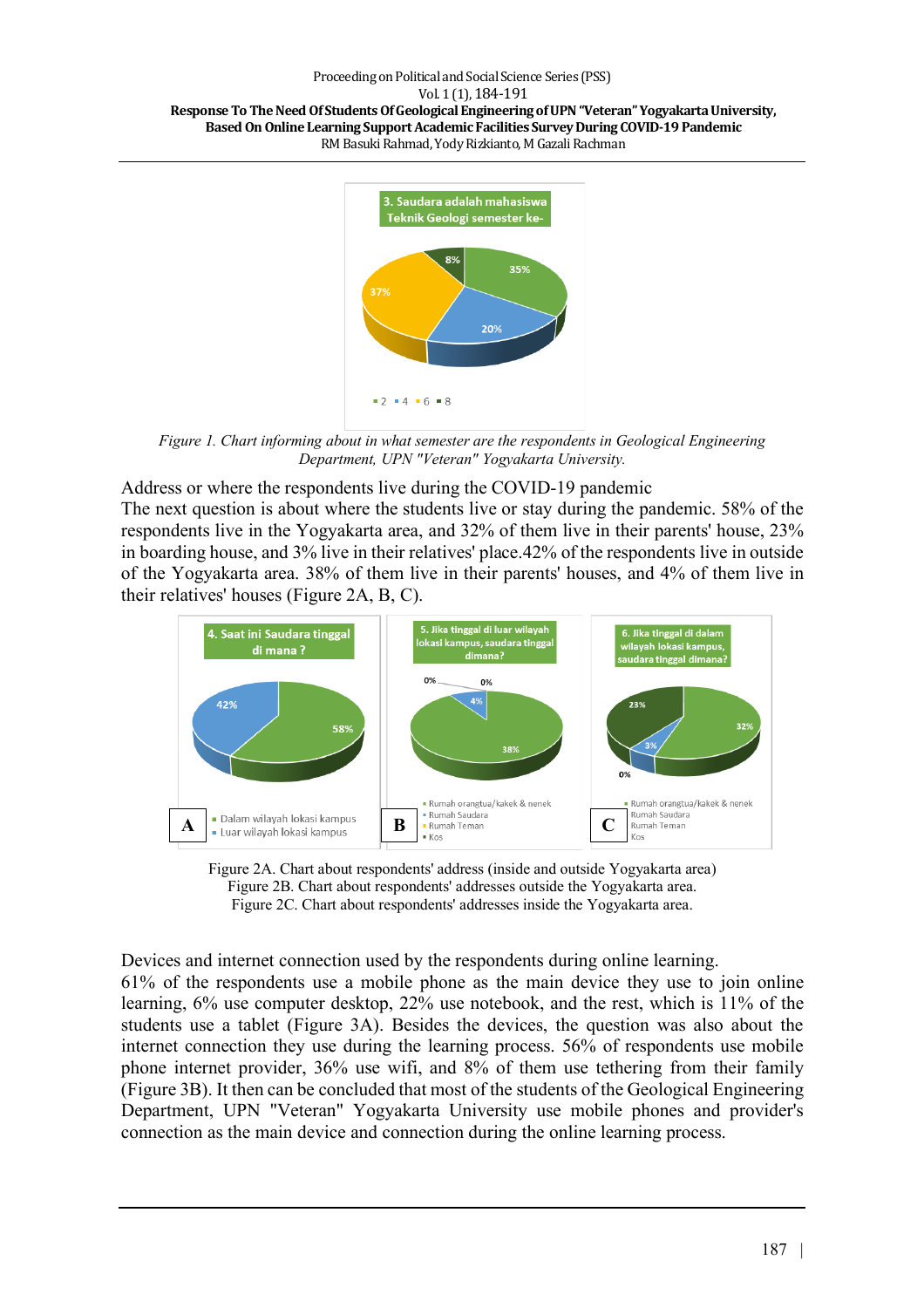#### Proceeding on Political and Social Science Series (PSS)

Vol. 1 (1), 184-191





Figure 3A. Chart informing the devices respondents use in joining online learning Figure 3B. Chart informing the internet connection respondents use in joining online learning

Model and media of learning the respondents use during the online learning process 50% of the lecturers use meeting conference apps such as Zoom, Google Meet, and Webex for the online learning, 13% of them decide to use social media Whatsapp, and 37% of them use the mixed-media (virtual meeting and social media) (Figure 4A)



![](_page_4_Figure_7.jpeg)

Respondents' readiness and their opinion on the department's readiness in conducting online learning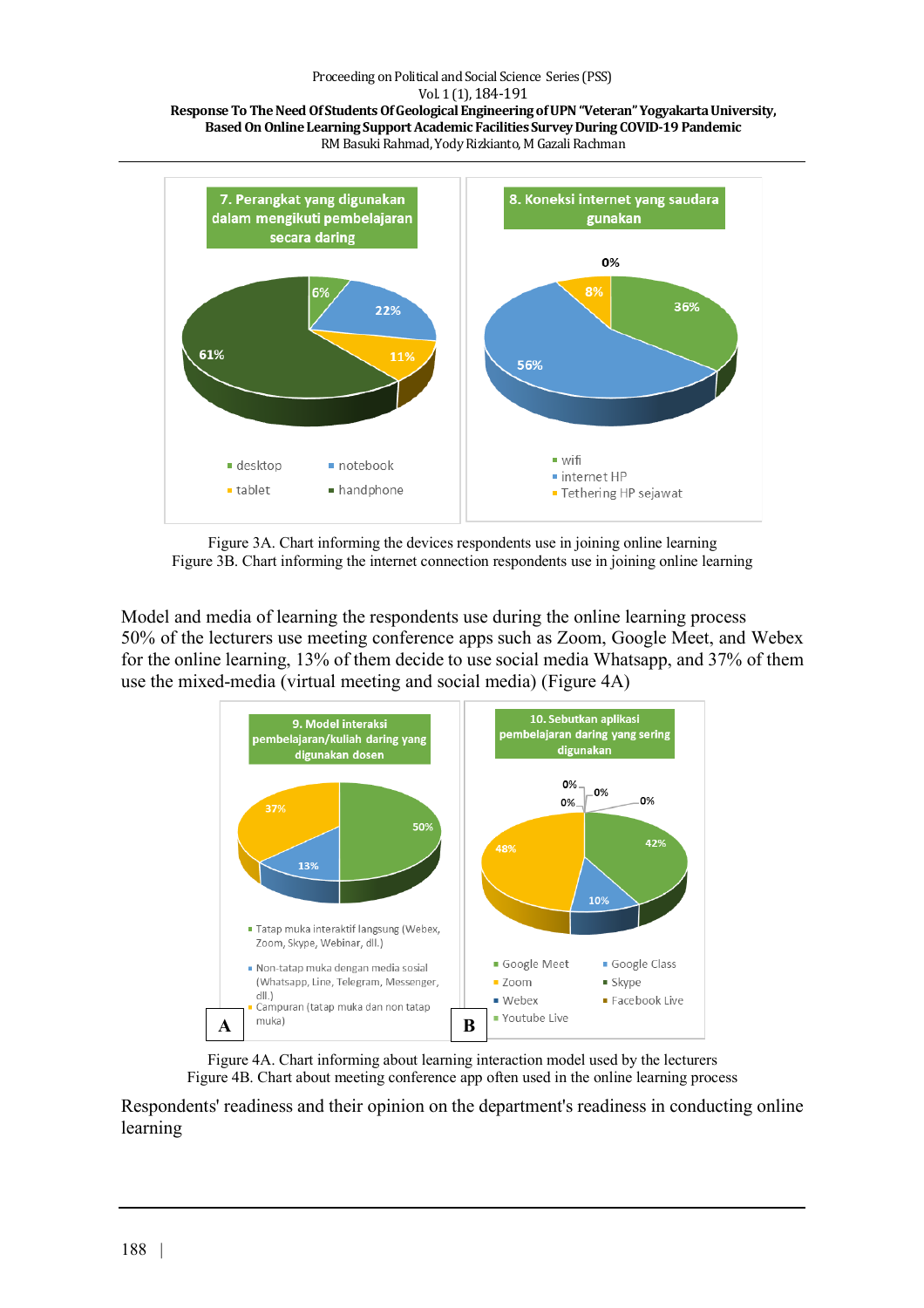Related to the respondents' readiness to join an online class, 17% of the respondents state that they are very ready, 46% of the respondents are less ready, and the rest state 'no idea' (figure 5A). From all respondents, only 12% of the respondents state that facilities of the department are complete enough for the online learning, 33% of of the respondents say that the facilities are less complete, 21% state that far from complete, and 34% of of the respondent's state 'no idea' (figure 5B). Based on the survey, it can be concluded that most of the students are less ready for the online class, and so is the geological engineering department, which is stated to be not that ready in conducting the facilities.

![](_page_5_Figure_2.jpeg)

Figure 5A. Chart about respondents' readiness in facing the online class Figure 5B. Chart of students' opinion about the readiness of the facilities of the department

Attendance and information system in online learning

A question about the attendance system in the geological engineering department was given. The result shows that 76% of the respondents state that they found no attendance list system during the online learning, 12% do the attendance checking in Whatsapp class group, and 12% fill the attendance list in the meeting conference chat column during the online learning (figure 6A). Besides the attendance system, the students also need effective information about the online meeting during the COVID-19 pandemic. 20% of the students state that they got the information about the class from the student organization of geological engineering department (HMTG), 26% of the students say that they got the information from the WhatsApp group, and 54% of the students got less information related to the online learning (figure 6B).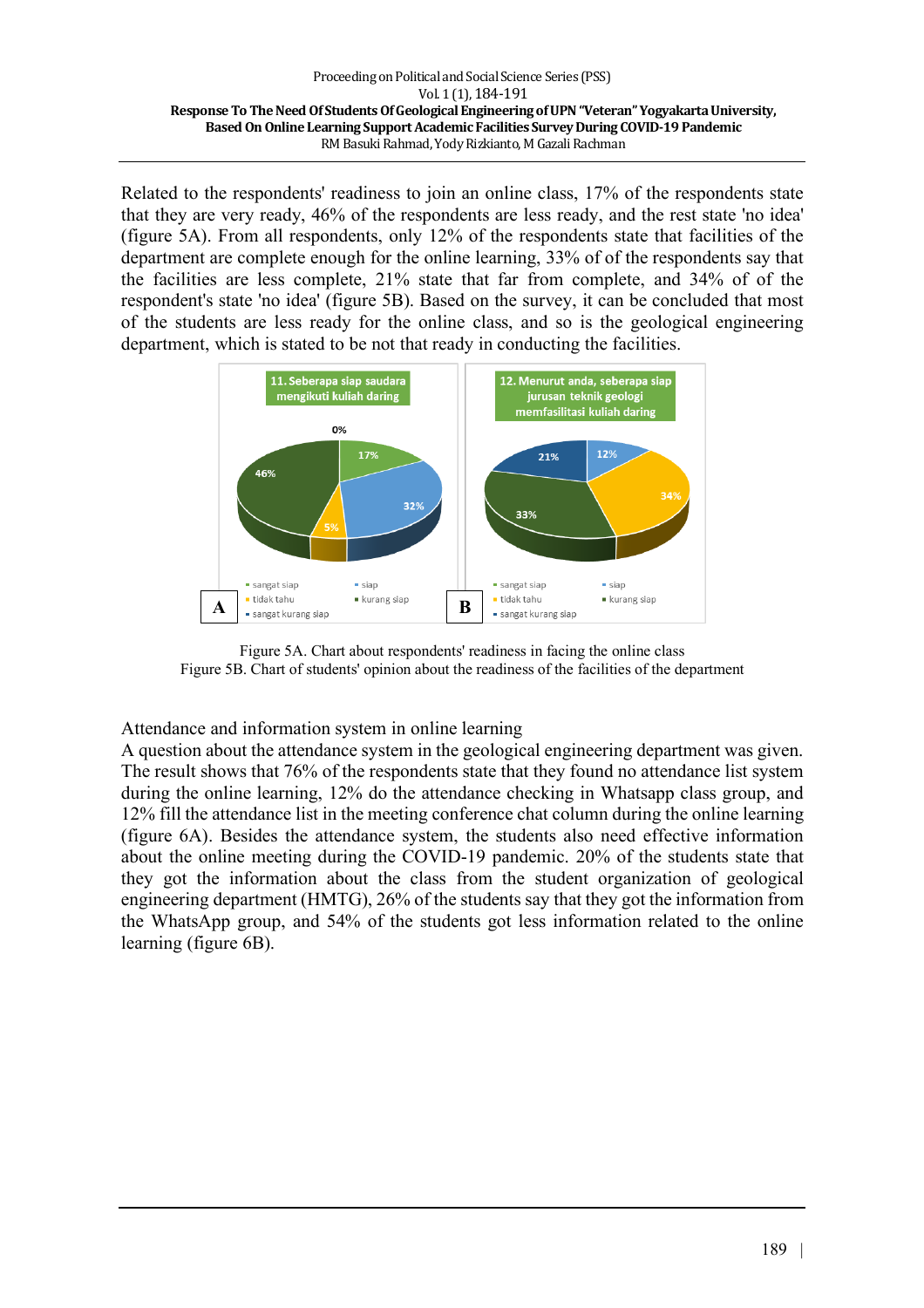#### Proceeding on Political and Social Science Series (PSS)

Vol. 1 (1), 184-191

Response To The Need Of Students Of Geological Engineering of UPN "Veteran" Yogyakarta University, Based On Online Learning Support Academic Facilities Survey During COVID-19 Pandemic RM Basuki Rahmad, Yody Rizkianto, M Gazali Rachman

![](_page_6_Figure_3.jpeg)

Figure 6A. Chart showing the attendance system done during the online learning Figure 6B. Chart informing the information source about the online class

Students' expectations for the improvement of academic facilities supporting system. 12% of the students state that they are satisfied enough with the online class facilities existing at the moment while most of them which are 88% state that the department needs an integrated system as the facility of online learning for the students and lecturers (figure 7)

![](_page_6_Figure_6.jpeg)

Figure 7. Chart about students expectation on the academic facilities supporting system

- 1. Based on the response to the spread questionnaire, generally, it can be said that:
- 2. During the COVID-19 pandemic, most of the students of the Geological Engineering Department, UPN "Veteran" Yogyakarta University, go to their hometown (outside Yogyakarta), although some of them are staying in Yogyakarta.
- 3. During the COVID-19 pandemic, most of the students rely on mobile phone and provider connection as the main device for online learning. This aspect is related to students' comfort as the mobile phone is believed to be a device that is easy to be used anywhere and anytime.